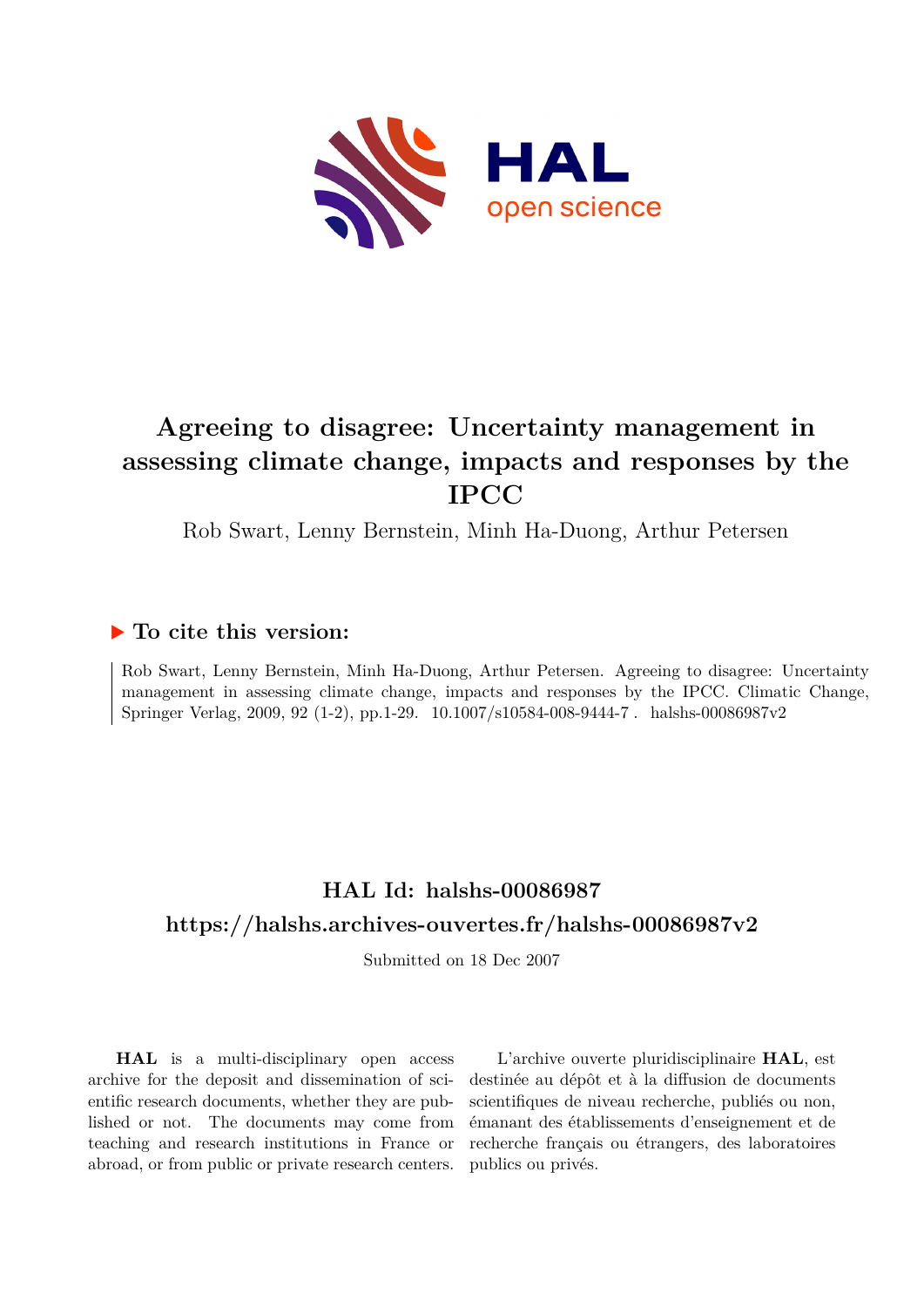# Lexical analysis of IPCC Third Assessment Reports dealing with risk and uncertainty

Electronic supplement to Swart et al. (2006) working paper on Uncertainty management in assessing climate change, impacts and responses : the evolution from the first to the fourth IPCC Assessment

> Mis en ligne par Minh Ha Duong 18 juillet 2006

#### Top words (>4000 uses)

How to read : In the IPCC Third Assessment Report, Working Group III volume, the word "emission" is used 3967 times.

WG I WG II WG III Total WG I WG II WG III

|           | ,, ,, ,, ,, ,,  |      |                                           |           |      | $\cdots$ on $\cdots$ |
|-----------|-----------------|------|-------------------------------------------|-----------|------|----------------------|
|           | 5501 11269 2586 |      | $19356$ <change></change>                 | 3040 5180 |      | 1890                 |
|           | 5947 9427       | 2159 | $17533$ <climate></climate>               | 3290 4330 |      | 1580                 |
| 5894 1890 |                 | 1322 | $9106$ $\leq$ model $>$                   | 3260 869  |      | 970                  |
| 669       | 4307            | 952  | 5928 <impact></impact>                    | 370       | 1980 | 700                  |
| 2400 2273 |                 | 1151 | $5824 \text{ global$                      | 1330 1040 |      | 840                  |
| 1265 531  |                 | 3967 | 5763 <emission></emission>                | 700       | 240  | 2900                 |
|           | 1113 3442       | 169  | $4724$ $\leq$ water $>$                   | 610       | 1580 | 120                  |
| 10        | 813             | 3546 | $4369 \quad \text{ccost}$                 | 10        | 370  | 2590                 |
| 228       | 498             | 3588 | $4314 \le$ energy>                        | 130       | 230  | 2620                 |
| 2305 1912 |                 | 89   | 4306 <temperature> 1270 880</temperature> |           |      | 60                   |

Left, number of occurences in TAR working group. In order to correct the size bias (reports from WG I and II were about the same size, but WG III report was  $34\%$  shorter), the right side of these tables show frequencies (% text coverage times 10000, abusively rounded).

*Commment :* Nothing surprising here. After "Climate change", the most frequent words used in the IPCC report vary across working groups. WG I uses "model", "global" and "temperature". In WG II we read "impact" "water" and "global" . The third working group writes about "emissions", "energy" and "cost". The word "model" is frequent also in WG II and III.

#### Risk & uncertainty vocabulary

Note that patterns within <single> brackets are lexical (i.e. words are put in canonical form before counting). Patterns within <<double>> brackets are morphological (i.e. counting sequences of letters).

|              | WG I WG II WG III Total |                                                |  | WG I WG II WG III |
|--------------|-------------------------|------------------------------------------------|--|-------------------|
| 1231 695 462 |                         | 2388 < <uncertain>&gt; 680 320 340</uncertain> |  |                   |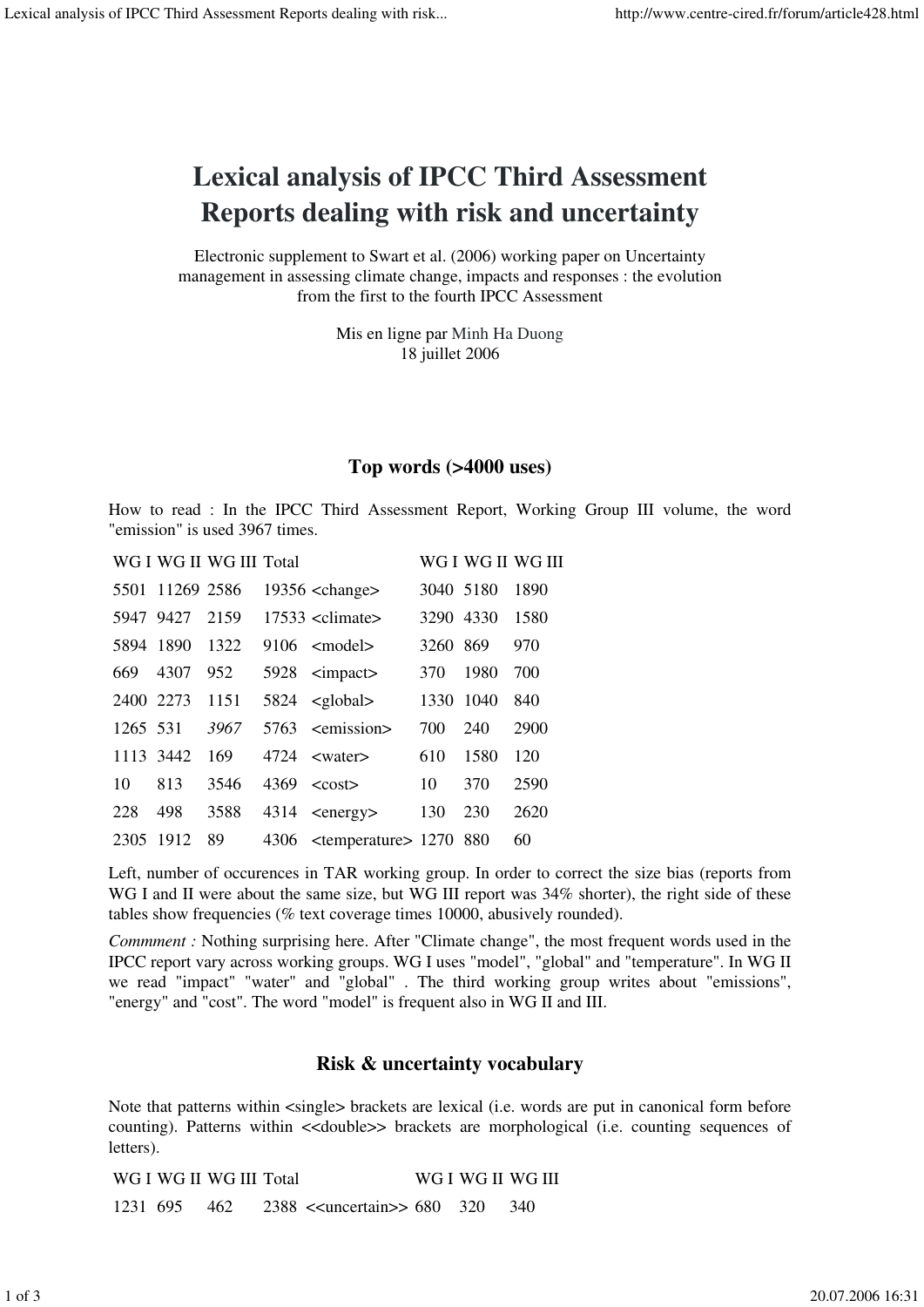| 34  | 1217 | 294 | $1545 \text{ risk$              | 20 | 560 | 210        |
|-----|------|-----|---------------------------------|----|-----|------------|
| 381 | 671  | 429 | $1481 < \text{}$ 210 310        |    |     | 310        |
| 43  | 506  | 452 | $1001 \leq$ strateg>> 20        |    | 230 | 330        |
| 17  | 222  | 590 | 829 <decision> 10</decision>    |    | 100 | 429        |
| 128 | 342  |     | 91 561 < <proba>&gt; 70</proba> |    | 160 | 70         |
| 62  | 76   | 271 | 409 <choice></choice>           | 30 | 30  | <b>200</b> |
| 61  | 47   | 15  | 123 $\leq$ plausib>> 30         |    | 20  | 10         |
| 12  | 55   | 16  | 83 $\le$ surpris>> 10           |    | 30  | 10         |
|     |      |     |                                 |    |     |            |

*Comment :* There is no need for statistical tests to see that each working group uses a different strategy to write about risk and uncertainty. WG I almost banished the word "risk" in favor of words in the "uncertain" and "possible" family. In contrast, WG II uses "risk" a lot. "decision" takes first place in WG III. "surpris" seems under-used compared to the real degree of concern for abrupt climate change.

#### Vocabulary from the guidelines

This section refers to Moss and Schneider (2000) Uncertainties in the IPCC TAR : Recommendations to lead authors figures 3 and 4.

Numbers represent upper bounds, since I did not check if in context they have been used referring to the guidelines.

|          |     |                         |     | WG I WG II WG III Total III. Guidelines vocabulary |          |     | WG I WG II WG III |
|----------|-----|-------------------------|-----|----------------------------------------------------|----------|-----|-------------------|
| 8        | 240 | 4                       | 252 | <high><confidence></confidence></high>             | 10       | 330 | 10                |
| $\Omega$ | 161 | 1                       | 162 | <medium><confidence></confidence></medium>         | $\Omega$ | 220 | $\theta$          |
| 3        | 43  | 6                       | 52  | <low><confidence></confidence></low>               | $\theta$ | 60  | 10                |
| 11       | 444 | 11                      | 466 | Total for confidence levels                        |          |     |                   |
|          |     | WG I WG II WG III Total |     |                                                    |          |     | WG I WG II WG III |
| 9        | 22  | 12                      | 43  | <well><establish></establish></well>               | 10       | 30  | 30                |
| 0        | 27  | $\overline{c}$          | 29  | <establish><br/>&gt;but&gt;</establish>            | $\Omega$ | 40  | 0                 |
| 10       | 18  | 8                       | 36  | <speculative></speculative>                        | 10       | 10  | 10                |
| $\Omega$ | 18  | 1                       | 19  | <compete><explanation></explanation></compete>     | $\Omega$ | 20  | 0                 |
| 19       | 85  | 23                      | 127 | Total for qualitative uncertainty                  |          |     |                   |

*Comments :* The usual bias against negative results is clearly visible. WG II used vocabulary from the guidelines much more than the other two working groups. Note that these figures do NOT include text from the Technical Summaries.

#### Data and methods

The full TAR text was taken from the IPCC TAR CD-ROM, also available online

Methods are formally defined in the attached script. Text was converted from HTML to 7-bit clean using the html2text script, and cat and sed standard Unix tools. Content was analysed using the « locate pattern » functions in UNITEX 1.2, an open-source corpus processing system based on automata-oriented technology.

### Documents joints